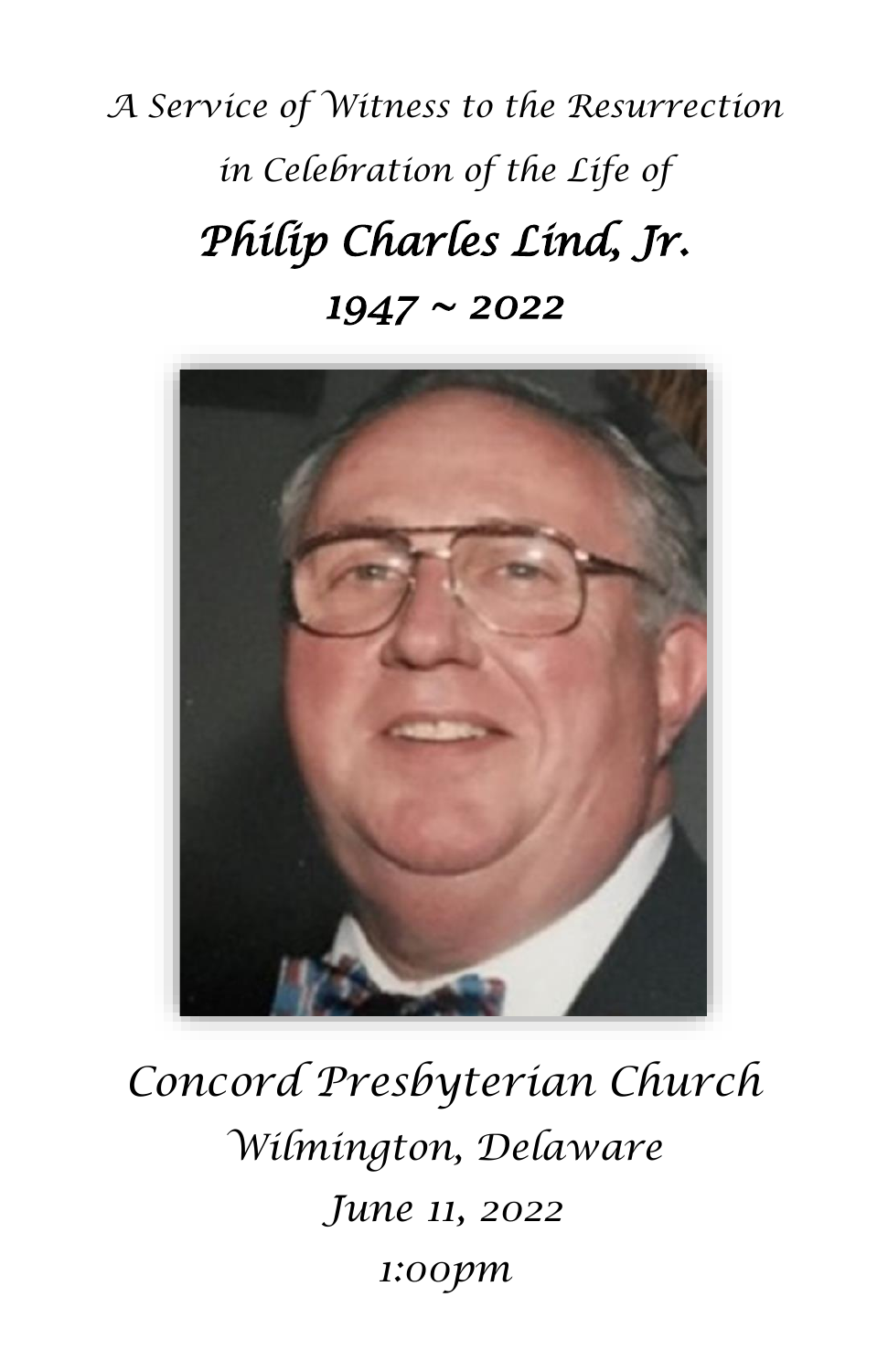## **ORDER OF WORSHIP**

| *All who are able may stand                |                                                                            | Congregation reads aloud the <b>bold</b> print                                                                                                                                                                                                                   |            |
|--------------------------------------------|----------------------------------------------------------------------------|------------------------------------------------------------------------------------------------------------------------------------------------------------------------------------------------------------------------------------------------------------------|------------|
| PRELUDE                                    |                                                                            | Go Rest High On that Mountain<br>I know your life on earth was troubled<br>And only you could know the pain<br>You weren't afraid to face the devil<br>You were no stranger to the rain                                                                          | Vince Gill |
|                                            |                                                                            | Go rest high on that mountain<br>Son your work on earth is done<br>Go to heaven a-shoutin'<br>Love for the Father and the Son                                                                                                                                    |            |
|                                            |                                                                            | Oh, how we cried the day you left us<br>We'll gather 'round your grave to grieve<br>Wish I could see your smiling face<br>When you hear the angels sing                                                                                                          |            |
| WELCOME                                    |                                                                            |                                                                                                                                                                                                                                                                  |            |
| <b>OPENING SENTENCES</b>                   |                                                                            |                                                                                                                                                                                                                                                                  |            |
| *HYMN NO. 462                              |                                                                            | I Love to Tell the Story                                                                                                                                                                                                                                         |            |
| <i>*Prayer</i>                             |                                                                            |                                                                                                                                                                                                                                                                  |            |
| <b>SCRIPTURE READINGS</b><br>Isaiah 25:6-9 |                                                                            |                                                                                                                                                                                                                                                                  |            |
| Psalm 23 (unison)                          | He restores my soul;<br>for His name's sake.<br>Yea, though I walk through | The Lord is my shepherd; I shall not want.<br>He makes me to lie down in green pastures;<br>He leads me beside the still waters.<br>He leads me in the paths of righteousness<br>the valley of the shadow of death,<br>I will fear no evil; for You are with me; |            |
|                                            |                                                                            | Your rod and Your staff, they comfort me.                                                                                                                                                                                                                        | (cont'd)   |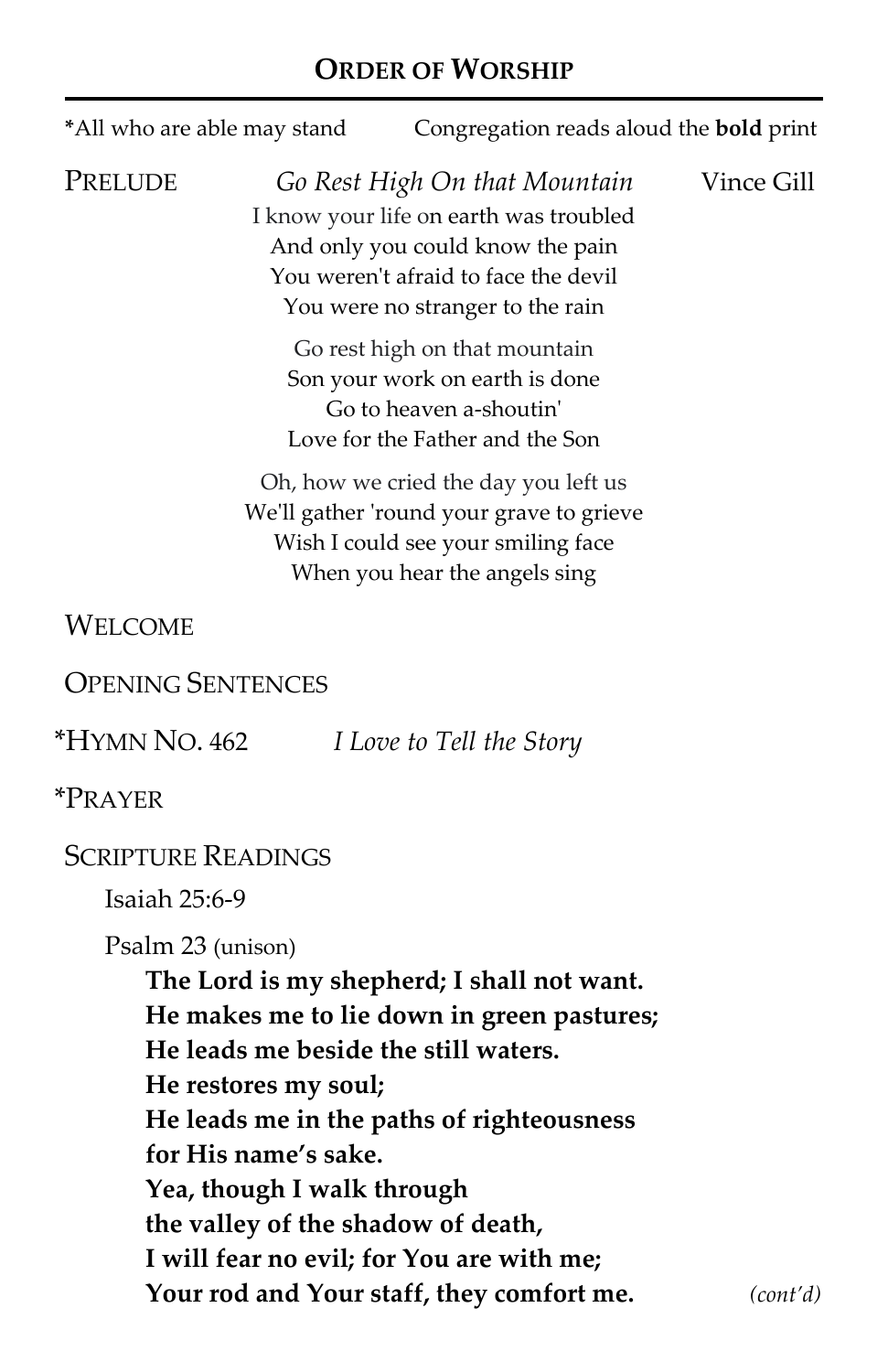**You prepare a table before me in the presence of my enemies; You anoint my head with oil; my cup runs over. Surely goodness and mercy shall follow me all the days of my life; And I will dwell in the house of the Lord forever.**

WORDS OF REMEMBRANCE Daniel K. Hall, Jr.

SCRIPTURE READINGS

John 14:1-7, 25-27

Romans 6:3-5

SERMON Pastor Steve Clark

PRAYER

\*HYMN NO. 611 *Joyful, Joyful, We Adore Thee*

\*BENEDICTION

POSTLUDE *Amazing Grace*

Those who wish may join the family in the Memorial Garden for the interment.

*All are invited to greet the family at a reception in* 

*Fellowship Hall following the service.*

|                               | <b>Officiant:</b> The Rev. Steve Clark, Pastor       |
|-------------------------------|------------------------------------------------------|
|                               | <b>Organist:</b> Matthew Pressley, Minister of Music |
|                               | Musicians: Bob Brown, Christina Pressley             |
| Deacon in Charge: Dick Carter |                                                      |
|                               | Livestream/Sound: Bob Brown, Ron McKinney            |
|                               | Reception: Dottie Lund, Peggy Carter, Marj Johnson,  |
|                               | Kay Jewett, Nancy Tucker                             |